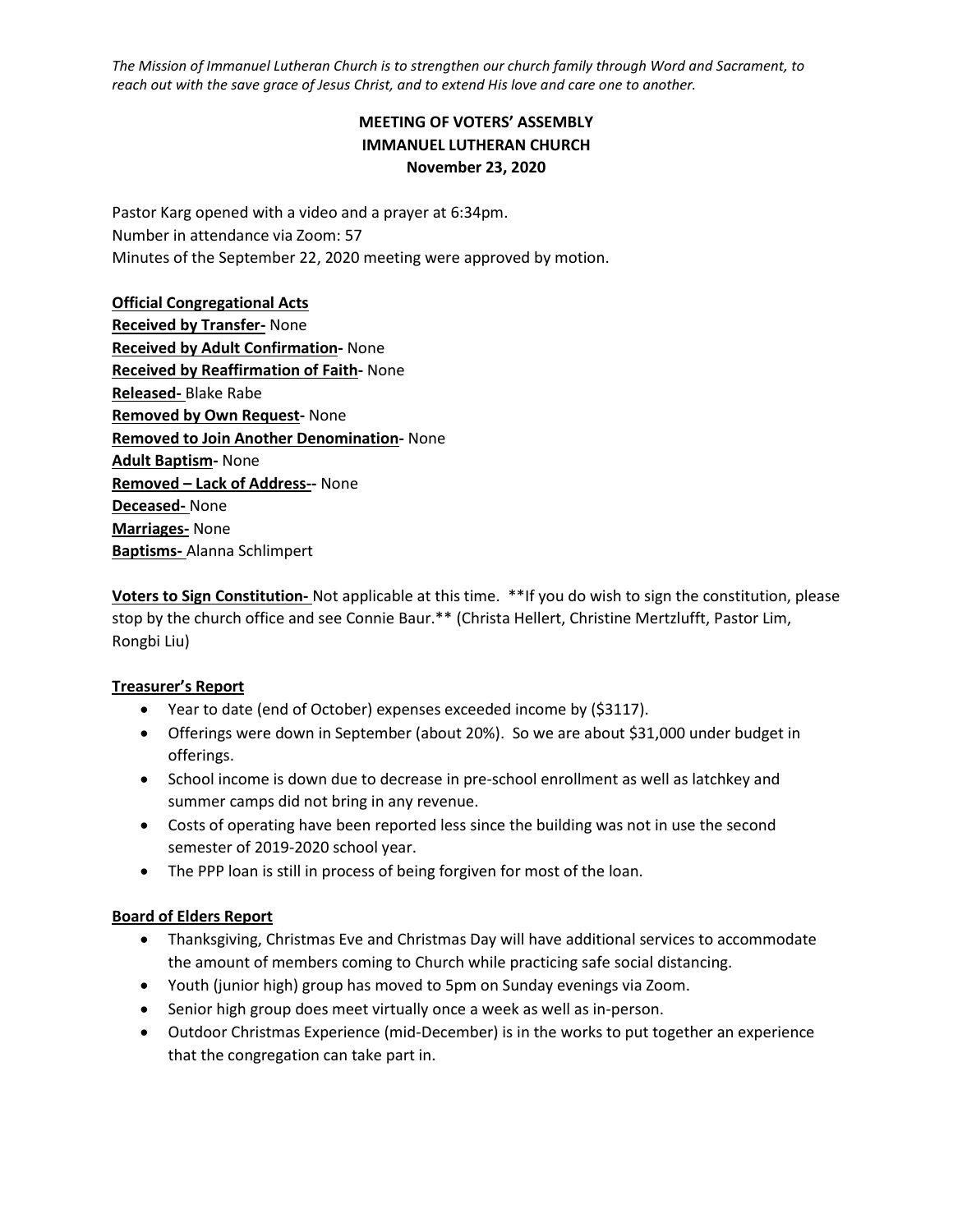*The Mission of Immanuel Lutheran Church is to strengthen our church family through Word and Sacrament, to reach out with the save grace of Jesus Christ, and to extend His love and care one to another.*

## **Light of Christ**

- Six Bible classes throughout the week with 60+ attending.
- Three new members have joined Light of Christ.
- Day of Prayer on Reformation Day (more than 60+ people took part) was a success.
- Thanksgiving Zoom meeting on Friday. We are expecting 40-50 people to take part.

## **Principal's Report and Board of Day School Education Report**

- Day 63 of in-school learning!
- 5 Additional students since the last Voter's Meeting. 144 total students enrolled
- 11% of students are still online.
- **•** December  $18^{th}$  is a dine-out at Noodles & Co. 30% of the bill goes back to school.

## **Board of Parish Education Report**

- Sunday School is happening completely virtual. Preschool through grade 4.
- Devotionals will be out (Jessie Tree) for Advent. There are 150 available.
- A list of Bible Studies is in the announcements. This list has been added to.
- Mara Springer has been wonderful engaging with the Sunday School kids.

#### **Board of Stewards Report**

Stewards are working on a budget and college presentation for the High School Youth.

## **Buildings and Grounds Report**

- Working on getting heat in the bathrooms by the kitchen over break.
- Still reviewing how to replace the roof on the school and the gym.
- With winter coming, be careful on the parking lot. We will continue to plow/shovel.
- Possible grounds clean up in December. An announcement will be made prior.

#### **Old Business**

- If white envelopes (October was down significantly) remain down, we will be down severely. If we can match what we expect in November and December (compared to prior years) we would be down \$23,000. This puts us in a much better place going into 2021.
- The PPP money has not been applied yet.
- Stump Budget is a 6-month budget from January-June 2021.
- Immanuel School can be better addressed by July-June budget.
- **•** Deficit is historically higher in  $1<sup>st</sup>$  half of the year.
- Going forward, in February, a first draft would be presented. We would have a better sense of school enrollment, tuition rates as well as new staff raises. A final Budget and Vote would take place in May to go into effect in July.
- Summer camp program is a higher priority for this year to gain enrollment and engage with families.